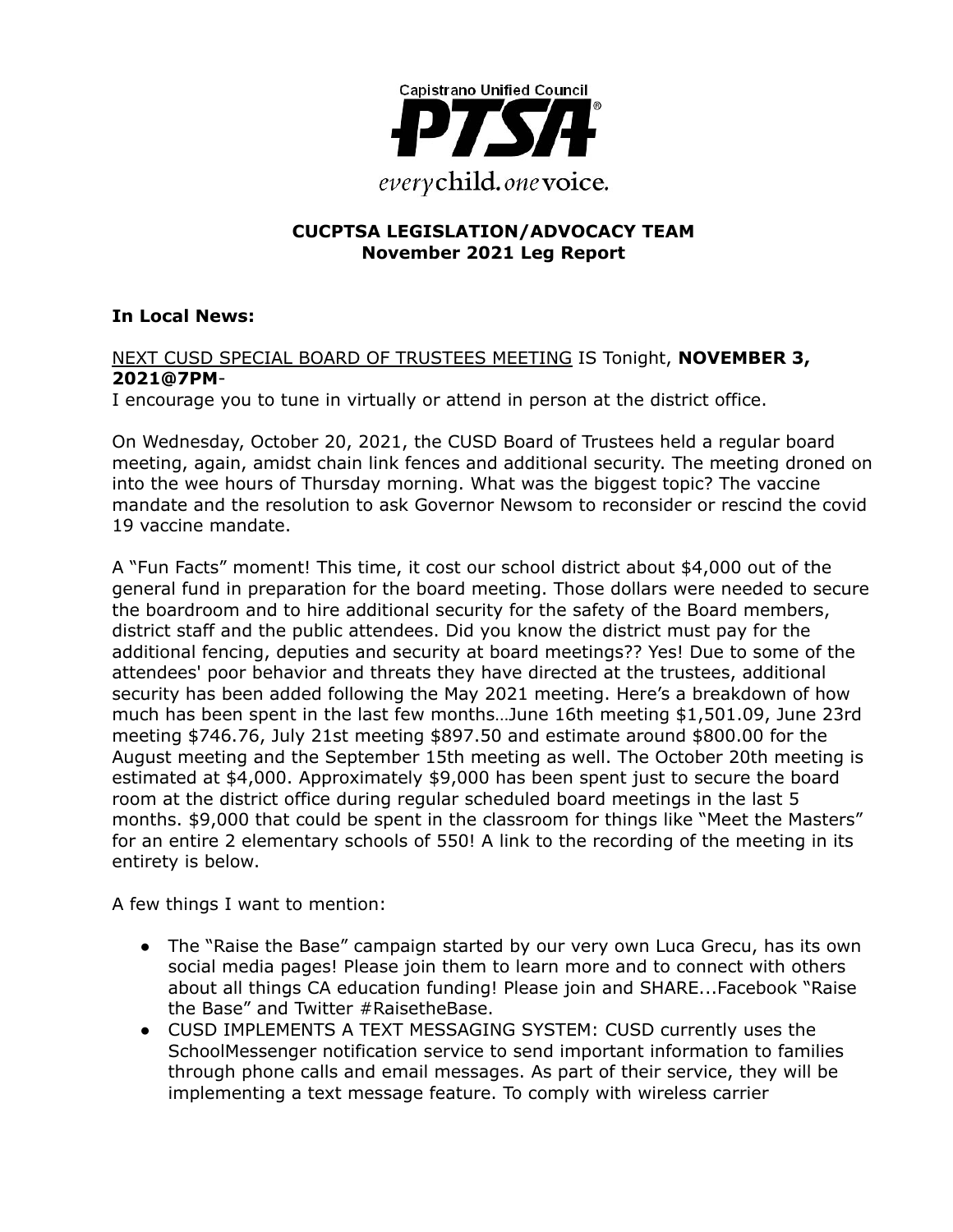requirements and protect against unsolicited text messages, you will receive a text message on Friday, September 24, 2021 at 12:00pm, to the wireless cell phone numbers coded on your child's contact record, requesting that you "opt-in" to receive important information from the district via our SMS text messaging service.

The message you receive will come from our 'short code', **67587** and read similar to the following:"Capistrano Unified School District sent a msg. Reply Y to subscribe or STOP to cancel. Msg&data rates may apply. Msg freq varies. Visit [schoolmessenger.com/txt](http://schoolmessenger.com/txt) for info"

So that you may begin to receive these important messages, we encourage you to reply with "Y" or "Yes" when you receive such a verification message. If you do not reply, you will not receive any further text messages from our schools.

To opt out of all text messages from SchoolMessenger, visit [http://www.schoolmessenger.com/txtmsg/](http://track.spe.schoolmessenger.com/f/a/SDU5gA9rQIl-wRRQd0wQoQ~~/AAAAAQA~/RgRjLgKHP0QmaHR0cDovL3d3dy5zY2hvb2xtZXNzZW5nZXIuY29tL3R4dG1zZy9XB3NjaG9vbG1CCmFLB89MYTfzb29SD2ptZ2V5ZXJAY294Lm5ldFgEAAAAAQ~~) or reply with "STOP" to the opt-in message that you receive. If you opt-in, but later decide to opt-out, simply send "STOP" to **67587**. You may also reply "STOP" to any message from our organization.

Please check with your wireless carrier for information about your mobile service plan and any possible charges related to text messaging. CUSD does not reimburse for any charges associated with sending or receiving text messages.

- Kevin Gordon of Capitol Advisors does a weekly video "podcast" on YouTube that can be found here: K-12 Politics and Tech [Update:](https://www.youtube.com/watch?v=puRinAZKkAk) August 13th 2021 There is a new video posted each week. I encourage you to take 20 minutes to catch up on his latest update.
- CUSD Covid-19 Dashboard: <https://webapps.capousd.org/COVID19Dashboard/>
- CUSD Safety Plan: [http://capousd-ca.schoolloop.com/file/1514016268908/1218998864154/565854](http://capousd-ca.schoolloop.com/file/1514016268908/1218998864154/5658544572628422051.pdf) [4572628422051.pdf](http://capousd-ca.schoolloop.com/file/1514016268908/1218998864154/5658544572628422051.pdf)
- The District launched an online magazine about the amazing things happening across our district in June of 2019. It is CUSD Insider and can be found at [http://cusdinsider.org/](http://cusdinsider.org/%20) Please take the time to share this online resource with our families, it provides a site for accurate information about our district to counter the mis-information that is spread.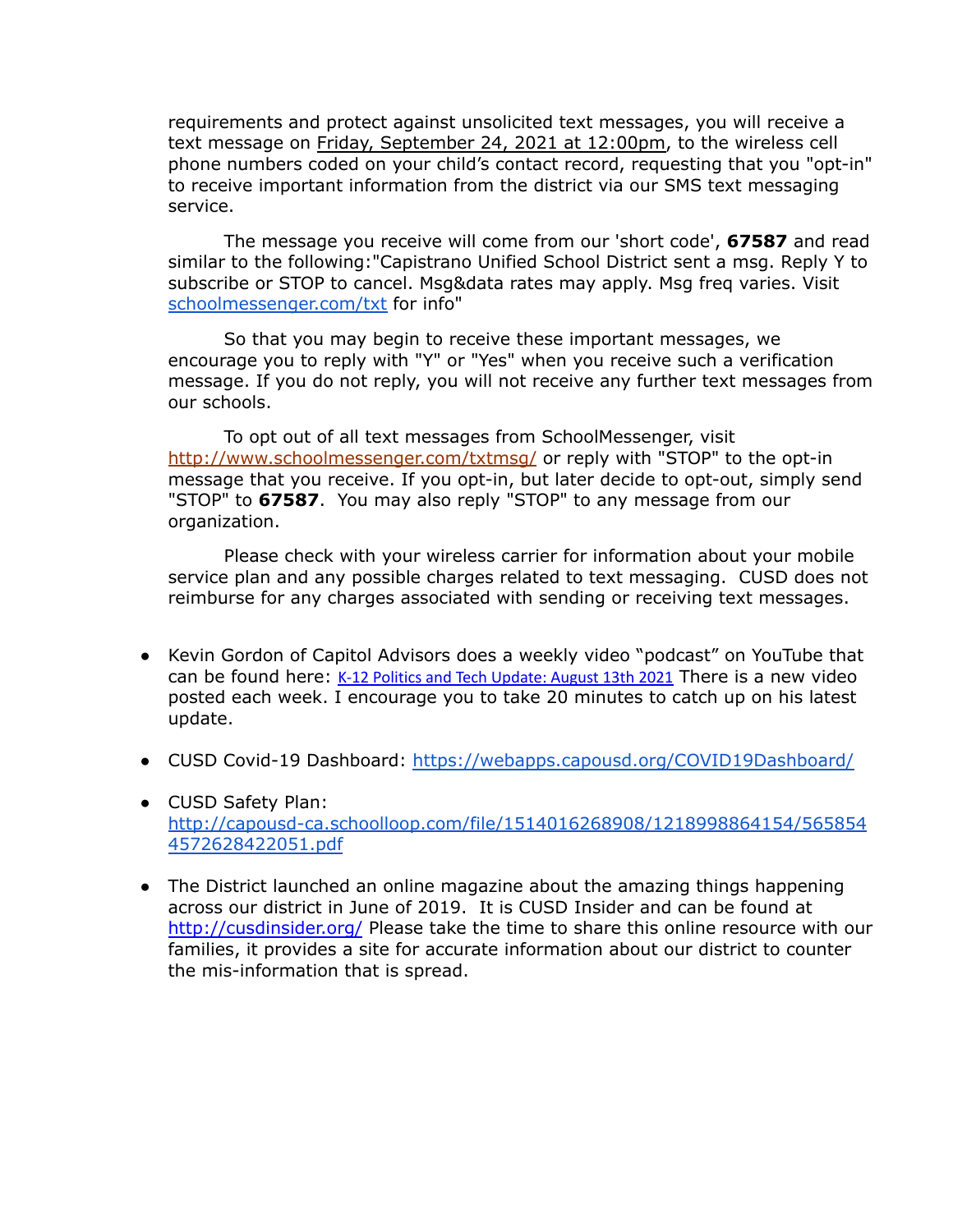## **Agendas from the most recent Board of Trustee meetings can be found here:**

November 3, 2021 – Board Meeting

[https://capousd-ca.schoolloop.com/file/1514016268888/1455438848279/58608871985](https://capousd-ca.schoolloop.com/file/1514016268888/1455438848279/5860887198519647442.pdf) [19647442.pdf](https://capousd-ca.schoolloop.com/file/1514016268888/1455438848279/5860887198519647442.pdf)

October 20, 2021 – Board Meeting [https://capousd-ca.schoolloop.com/file/1514016268888/1531973256666/29686375603](https://capousd-ca.schoolloop.com/file/1514016268888/1531973256666/2968637560353376106.pdf) [53376106.pdf](https://capousd-ca.schoolloop.com/file/1514016268888/1531973256666/2968637560353376106.pdf)

October 6, 2021 – Board Workshop [https://capousd-ca.schoolloop.com/file/1514016268888/1531973256666/88508493765](https://capousd-ca.schoolloop.com/file/1514016268888/1531973256666/8850849376584361757.pdf) [84361757.pdf](https://capousd-ca.schoolloop.com/file/1514016268888/1531973256666/8850849376584361757.pdf)

Minutes and Audio Recordings of Meetings can be found at [https://capousd.ca.schoolloop.com/pf4/cms2/view\\_page?d=x&group\\_id=15140162688](https://capousd.ca.schoolloop.com/pf4/cms2/view_page?d=x&group_id=1514016268888&vdid=wi10b1qsopu12s#2021-22) [88&vdid=wi10b1qsopu12s#2021-22](https://capousd.ca.schoolloop.com/pf4/cms2/view_page?d=x&group_id=1514016268888&vdid=wi10b1qsopu12s#2021-22) Minutes are listed once approved, audio is typically posted within a day or two of the meeting. Also, on this page are links to 2020-2021 minutes/agendas/audio and

previous years.

**CUCPTSA Legislation/Advocacy Racial Equity Book Club:** Please join us in reading our next books March Book One, March Book Two, and March Book Three by John Lewis, Andrew Aydin, and Nate Powell. (ISBN 978-1-60309-300-2; ISBN 978-1-60309-400-9; ISBN 978-1-60309-402-3) These books chronicle the life of John Lewis and the Civil Rights Movement in graphic novel format. They were also approved by the School Board in Spring 2021 as supplemental texts for both middle and high schools. We know some of the high school teachers have already started these books with their students, so we will be reading alongside students in CUSD during this time. We are meeting on **Tuesday, November 9 from 8-10pm**. If you are interested in joining us, please contact our Equity Book Club Coordinator, Michele Ploessel-Campbell by email myshel@ix.netcom.com.

### **From Fourth District PTA:**

### **Talking Points for Legislative Chairs, October, 2021**

Details are in the October issue of the *Advocacy Communicator.*

- Do we have a problem that PTA should address? Now is the time to start working on a resolution to present at the 2022 California State PTA Convention.
- When you advocate for children, who has the power to make changes you are looking for? There is a brief article about this in the Communicator and it will be covered in depth at the Virtual Advocacy Training Workshop on October 8. The workshop will also have presentations by someone from the Orange County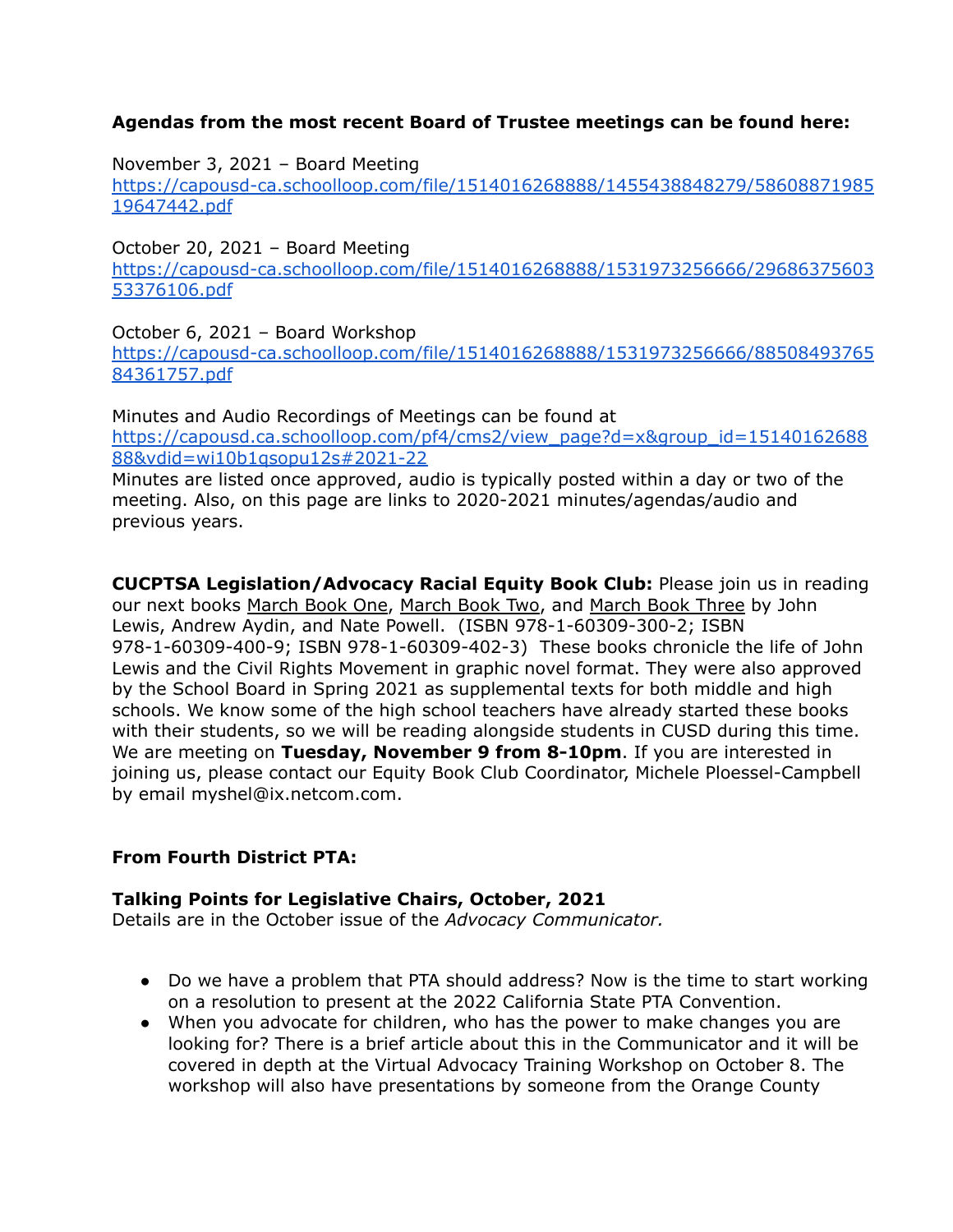Department of Education, the Orange County Health Care Agency, and California State PTA.

- A 30-minute video explaining California's school system is posted on an Ed100 blog. The video was designed for teens at a summer conference, but it's a valuable review for grownups too.
- We need to make sure all of our children, from Kindergarten through high school, get arts education. The Communicator lists a number of resources to help us advocate for the arts.
- The state legislature is in recess until January so now is a good time to visit our lawmakers in their local offices. Shall we plan a visit?
- Ed100 has a new year-round program to teach high school students be informed advocates. Adults are needed to help support the program as well.
- Sacramento Safari will be in the state capitol again on March 7 and 8, 2022. Are we sending someone from our PTA?

### **In State News:**

### **This month, the CUCPTSA Legislation/Advocacy meeting is designed to educate our legislation representatives on how CA public schools are funded. Here are some good resources:**

### **Local Control Funding Formula Guide-** by Edsource

California's Local Control Funding Formula (LCFF) created sweeping changes in how California schools are governed and funded. This guide provides the context and the history for those changes as well as comprehensive information about how the new system works, how much money school districts receive, and which parts of the law remain to be defined and implemented.

**<https://edsource.org/2016/local-control-funding-formula-guide-lcff/89272>**

### **Who Pays: Where California's Public School Funds Come From-** by Ed100

In every state, funding for public education comes from a combination of local and state taxes, plus some federal money. The mix varies a bit from one state to another, and it can change over time. Where does the money come from? **<https://ed100.org/lessons/whopays>**

**California's Education Funding Crisis Explained in 12 Charts-** by Policy Analysis for California Education

California is the fifth largest economy in the world and the wealthiest state in the nation. The Golden State is home to countless tech giants, an enormous entertainment industry, major agricultural regions, and many other successful industries. California households earn a median income of \$71,000 per year, more than \$10,000 above the national average. However, California school funding—even before COVID-19—was insufficient to meet educational goals and address the needs of students, particularly given the state's high cost of living. How can that be true? Why is education funding so low in California, despite its wealth and comparatively high tax revenues?

### **[https://edpolicyinca.org/publications/californias-education-funding-crisis-ex](https://edpolicyinca.org/publications/californias-education-funding-crisis-explained-12-charts) [plained-12-charts](https://edpolicyinca.org/publications/californias-education-funding-crisis-explained-12-charts)**

**At the National Level:**